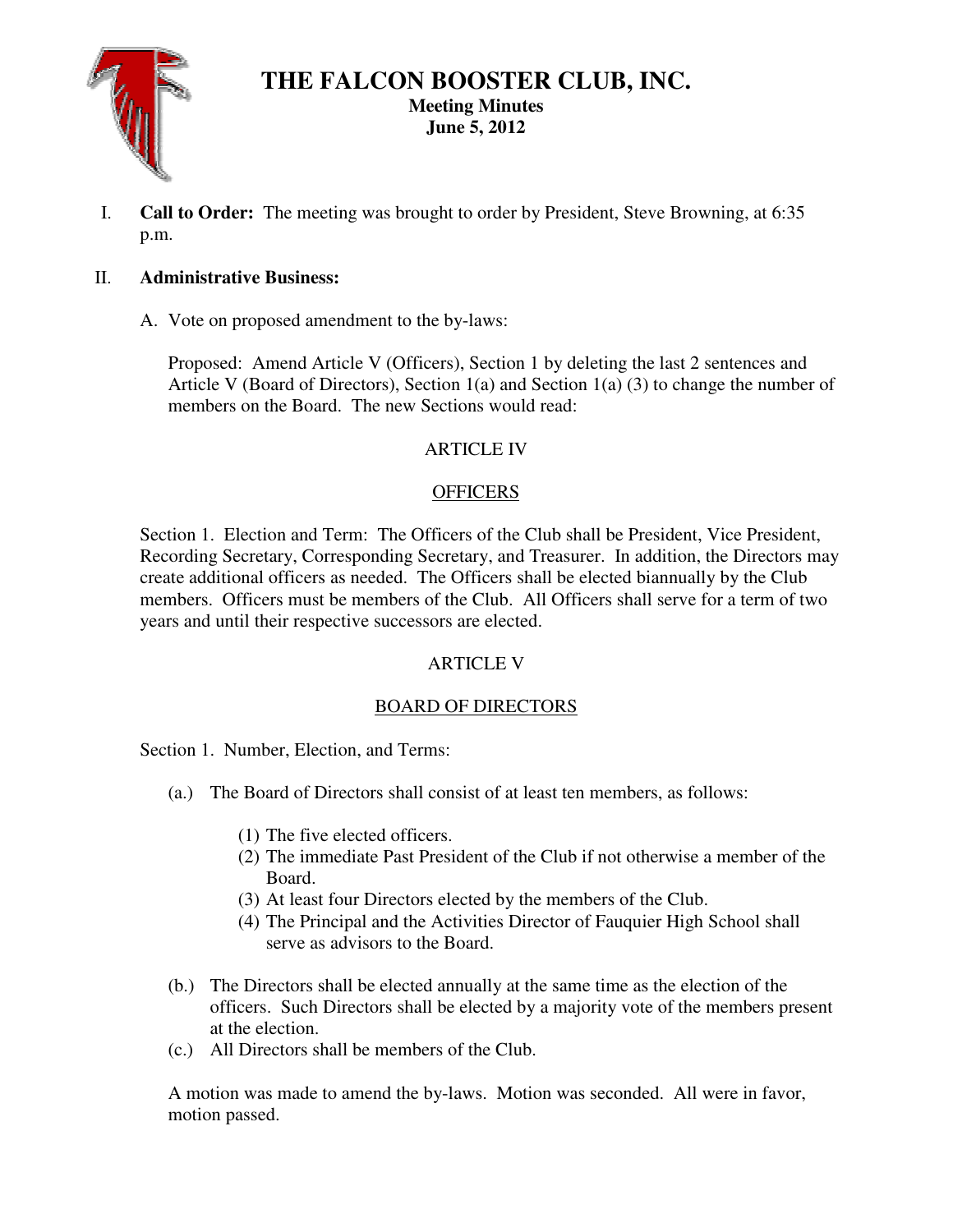B. Steve stated that he and Debbie Henson awarded the Falcon Booster Club Scholarships, May 31, 2012, on the FHS Awards night.

This year's recipients are:

| <b>Steve Downs</b>        | <b>Jesse Matthews</b>  |
|---------------------------|------------------------|
| Randy Moore               | Elizabeth Ann Glascock |
| Edwin J. Lee              | Jacob E. Raines        |
| Bernice and Flash Pearson | Susanna Batson         |
| <b>Robert Downs</b>       | Abigail MacDonald      |
| Ben and Mary Golightly    | Isizah Madeka Williams |
| Dick and Carolyn Bowen    | Hunter T. Ward         |

#### III. **Secretary's Reports:**

- A. **Recording:** The minutes of the April 23, 2012, meeting were distributed via email to the Booster Club members. A motion was made to accept the minutes as written. Motion was seconded. All were in favor, motion passed.
- B. **Corresponding:** A thank you note was received from Martha for the roses and gift cards. Annie Glascock, Randy Moore Scholarship recipient, sent a thank you note as well.

A check for \$200.00 was received from R. R. Russell for the Adgate Memorial to be used for soccer and softball.

#### IV. **Treasurer's Report:**

A. **Financial Statement:** The financial statement was presented. A motion was made to accept the Financial Statement as written. Motion was seconded. All were in favor, motion passed.

#### V. **Committees:**

#### A. **Committee Reports:**

**1. Membership:** Mary Kay asked if we could go back to a \$10.00 membership fee. She stated the reduction did not make a difference in our membership numbers. A motion was made to change our membership fee back to \$10.00. The motion was seconded. All were in favor, motion passed.

A suggestion was made to create membership packages. Some of the other schools offer several different packages as membership options. A discussion followed. Coach Creasy stated he would ask the other athletic directors about what they offer and report back to us.

A committee was formed to look into the possibility of membership packages. Melanie Burch and Coach Creasy volunteered to work on the committee.

**2. Nominating Committee:** A motion was made to accept the results of the committee. A discussion followed. Motion was seconded. All were in favor, motion passed.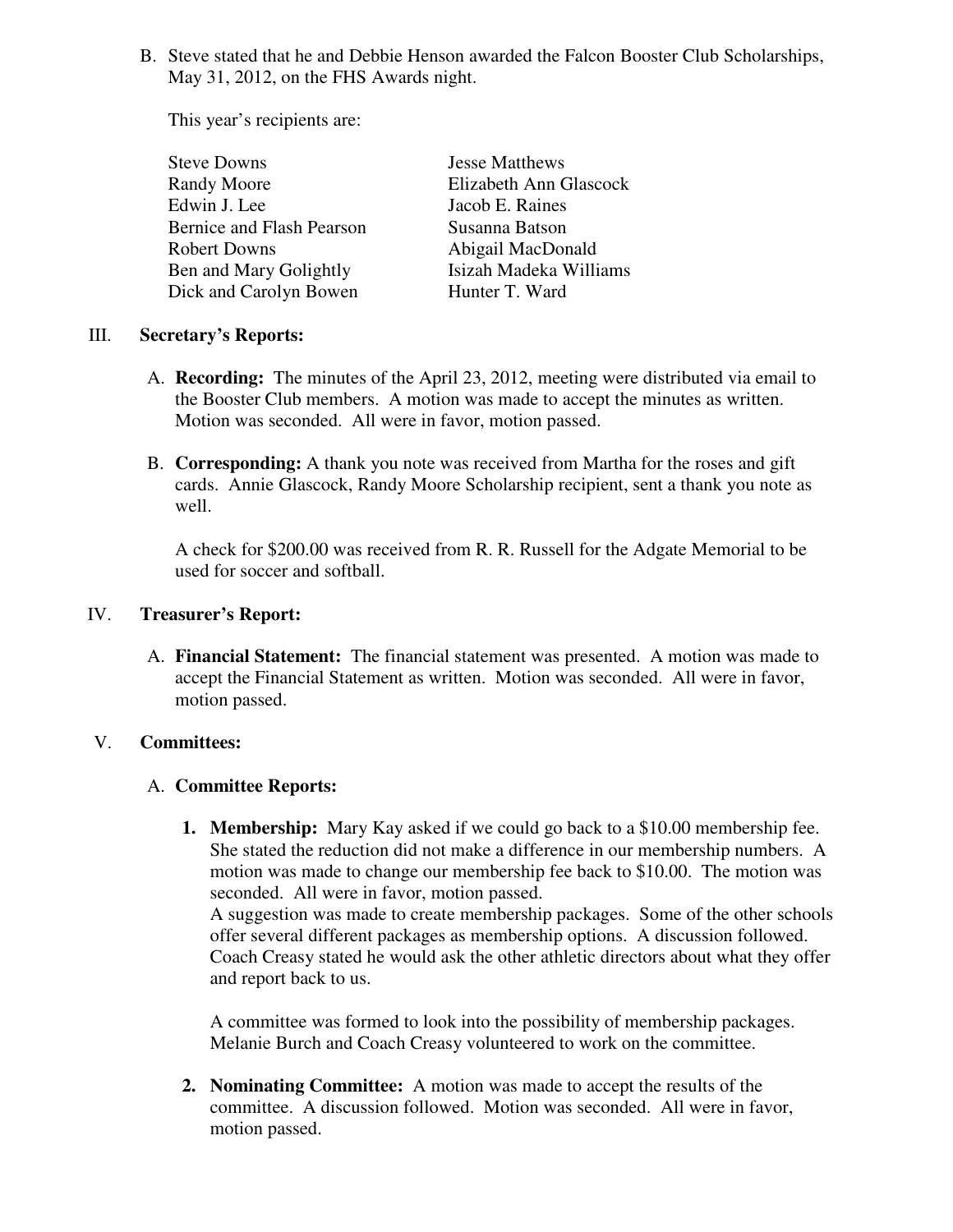#### **Board Members and Officers 2012 - 2013**

Past President – Steve Browning President – Mary Kay Anderson Vice President – Kim Steves Recording Secretary – Dawn Perks Corresponding Secretary – Cissy Rice Treasurer – Terri Shaw Andrea Gaines Tom Gallagher Candy Glascock Sharion Rigney Martha Janoskie Mary Chrisinger Cheryl Ward Sarah Cheatwood Tina Strawn Michelle Bane Donna Comer Melanie Brown

**3. Virginia Gold Cup:** Coach Creasy reported on behalf of Andrea. All went well and he wanted to say THANK YOU to all who volunteered to help with the event.

#### B. **Concessions:**

- **1. Softball Baseball:** Cissy and Candy turned in \$620.
- **2. Lacrosse:** Mary reported that they made about \$1,800 for the season.
- **3. Soccer:** Steve reported soccer made approximately \$2,500 for the season.
- **4. Falcon Classic Track Meet and District Meet:** Sharion reported she was disappointed with the concessions at the meet. She ended up with lots of pizza leftover and last year she ran out of food. She did say that between the Falcon Classic and the District Meet she took in approximately \$1,500.
- **5.** Extras food/drinks from concessions will be donated to Coach Brizzi for his summer camps.

### VI. **Activities Director:**

#### A. **Report:**

- **1.** Baseball finished  $4<sup>th</sup>$  in the District
- **2.** Softball finished as District Champions and were undefeated
- **3.** Boys Soccer finished  $3<sup>rd</sup>$  in regular season play
- **4.** Girls Soccer finished 3<sup>rd</sup> in regular season play
- **5.** Boys Lacrosse finished 3<sup>rd</sup> in the District